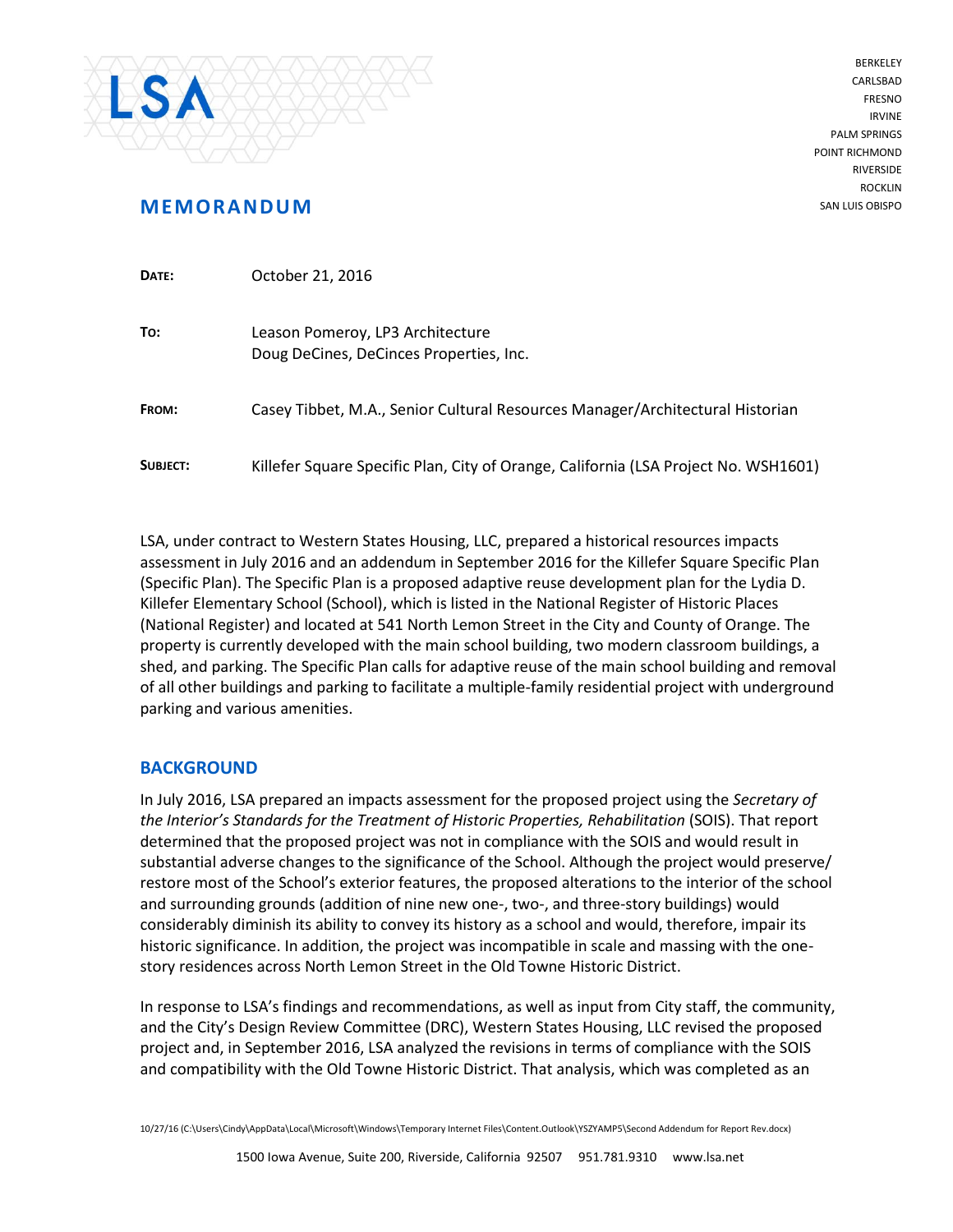

addendum to the July 2016 report, concluded that the revised site plan did a much better job of maintaining the campus feel of the School and the important spatial relationships of the courtyard/ play area, as well as the visual connection with the surrounding neighborhood that the School once served. In addition, more character-defining features were proposed to be preserved and, if the proposed buildings were ever removed, there would be very little material damage and the property would look very similar to its current appearance.

## **REVISED PLANS (OCTOBER 2016)**

After meeting with the DRC in early October 2016, Western States Housing, LLC has again revised the proposed site plan. The current version of the proposed plan increases the number of buildings, but reduces the height of the tallest building and the number of units. The proposed buildings range from two to five stories; however, the fifth story has been stepped back to reduce the visual impact from Lemon Street. In addition, the plan increases the landscaped setback from the Lemon Street property line from 8 feet to 20 feet and provides a landscaped courtyard between the tallest buildings adjacent to Lemon Street. The conceptual elevations show an art wall and open wrought iron fencing along Lemon Street. The driveway and the ball court have switched places, but the width of the view corridor appears to be the same as previously proposed. All of this improves the spatial relationship and creates a less dense feeling.

No changes to the previously proposed work to the School building are indicated.

#### **Density and Spatial Relationships**

The original project plans in the July 2016 report were not in compliance with SOIS 1, 2, 9, and 10. The common thread in each of these is preservation of spatial relationships. The revised site plan from September 2016 did a much better job of maintaining the campus feel of the School and the important spatial relationships of the courtyard/play area, as well as the visual connection with the surrounding neighborhood that the School once served. In addition, more character-defining features were proposed to be preserved and, if the proposed buildings were ever removed, there would be very little material damage and the property would look very similar to its current appearance. The current plans (October 2016) do an even better job of reducing the density and maintaining the important spatial relationships.

### **OLD TOWNE HISTORIC DISTRICT**

As stated in both the July 2016 report and the September 2016 addendum, the project is not within the Old Towne Historic District and would not impair the historic significance of this large District or the few contributing properties across North Lemon Street from the project area. The current plans, with the larger setback along Lemon Street and the stepped back building design, represent improvement in terms of the project's visual compatibility with the adjacent District. As noted in the previous report and addendum, the project represents an incremental encroachment of high-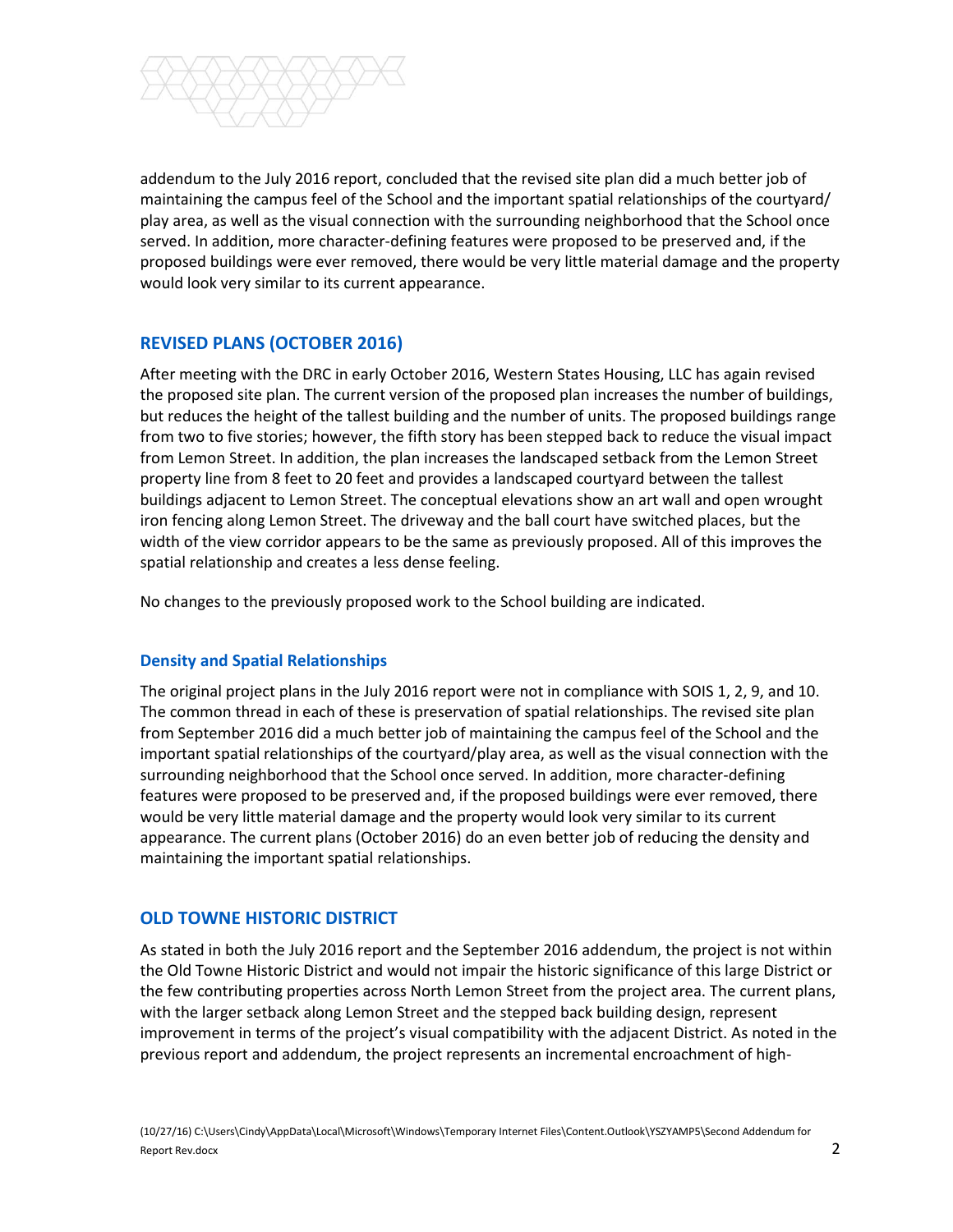

density development in an area that has historically been characterized by small single-family and multifamily homes, but will not impair the historic significance of the District.

## **CONCLUSION**

LSA supports the changes in the current conceptual plans because they continue to provide for preservation of the School and improve the project from a historical resources standpoint. To ensure that the project is in compliance with the SOIS and there is no substantial adverse change to the historic property, the following mitigation measures are recommended:

- 1. **Historic American Buildings Survey (HABS) Level I Documentation.** The School should be documented to Level I of the HABS by a professional who meets the Secretary of the Interior's Professional Qualification Standards for Historian, Architectural Historian, or Historical Architect. This documentation consists of the following:
	- a. A full set of as-built measured drawings that adhere to HABS guidelines. Generally, this includes a site plan, floor plans, elevations, building sections, and details. The plans should clearly identify the locations and dimensions of any openings that are proposed for removal so that these openings could conceivably be reconstructed in the future. The drawings should be produced from accurate measurements and recorded with ink on a translucent material such as Mylar at a size of either  $19 \times 14$  inches or  $24 \times 36$  inches.

If historic as-built drawings are found depicting all or part of the School, these may be used to satisfy part of this requirement, with supplemental drawings prepared for areas and features not depicted in historic drawings.

- b. Large format (4 × 5-inch negatives or larger) black-and-white photographs of all exterior elevations, context views, character-defining features, and significant interior spaces. Views must be perspective-corrected and fully captioned. Prints must be made on polyester-based "safety film" and processed per HABS standards. If digitally produced prints are made, they must be of equivalent quality to the traditional photographic contact print and be a true representation of the negative including the borders. Digital contact prints can be made from TIFFs by scanning the film and printing it on 100 percent cotton, acid-free matte paper using pigment or carbon inks on an inkjet printer. The paper/printer/ink combination used for the digital prints must have a permanency rating of 150 years or greater by an independent rating organization. Please refer to the updated 2015 HABS guidelines available online at http://www.nps.gov/hdp/standards/habsguidelines.htm if further clarification is needed.
- c. Written data that include a narrative history and description of the property. The data provided in this report can be used to fulfill part of this requirement. The written data should be printed on archival bond paper.

One archival copy (with negatives) should be submitted to the HABS program for inclusion in the Library of Congress. Non-archival copies of the documentation (such as a digital copy that is laser printed and comb bound, with a CD containing high-resolution electronic files) should be provided to the City of Orange Community Development Department, the Orange